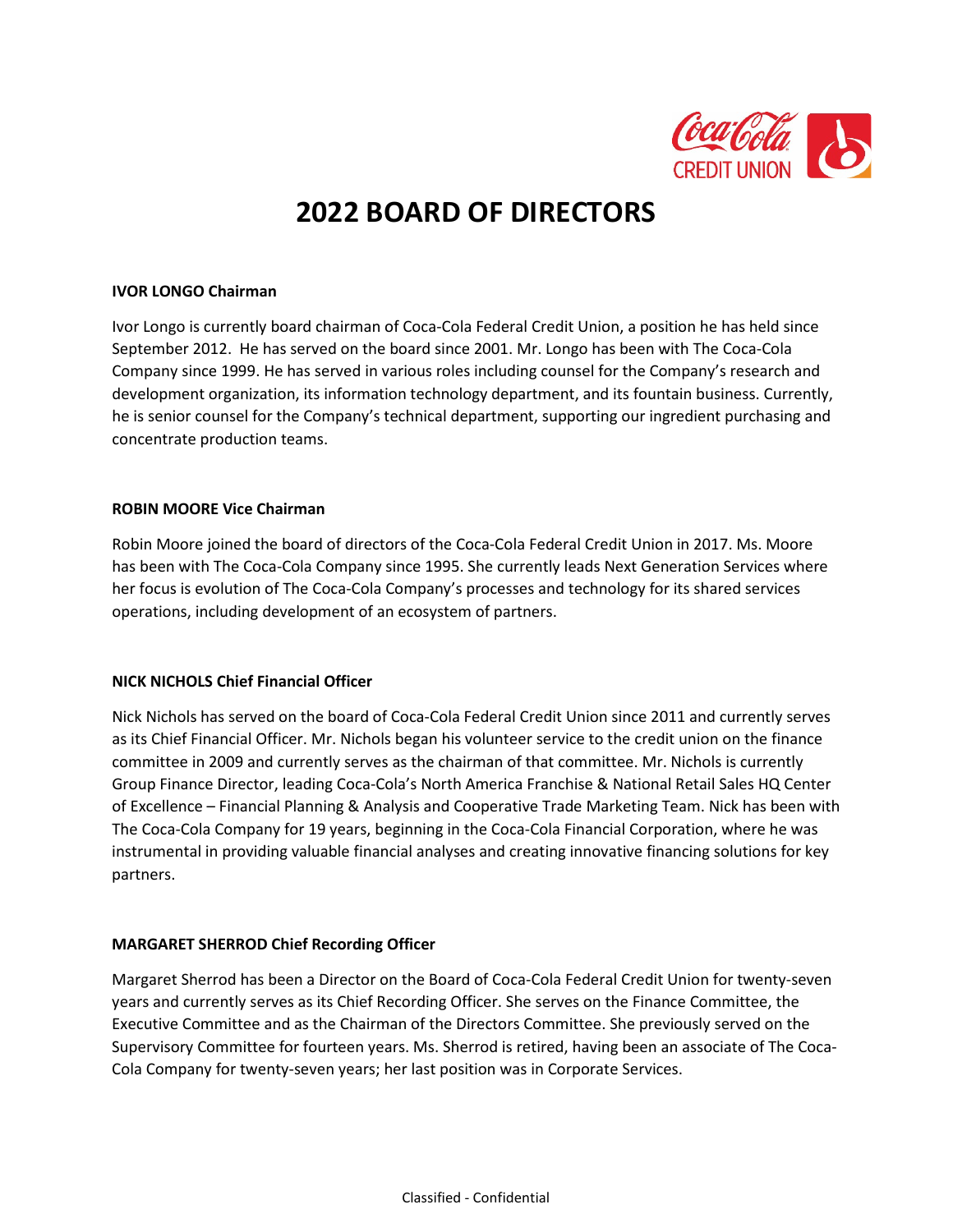#### **DEREK BENZ Board Member**

Derek Benz has been a member of the Board of Directors of Coca-Cola Federal Credit Union since February 2020. Mr. Benz currently serves as the Global Chief Information Security Officer of The Coca-Cola Company, having joined the Company in early 2020. Prior to joining the Company, he served as Global Chief Information Security Officer of the Ford Motor Company.

#### **ANITA DEMYERS Board Member**

Anita DeMyers has been a Director on the Board of Coca-Cola Federal Credit Union since 2001. She serves as the Chairman of the Personnel Committee and previously served several years on the Credit Committee. Ms. DeMyers retired from The Coca-Cola Company in December of 2017 after 33 years of service in the Human Resources and Legal functions. Ms. DeMyers is currently the Executive Director of an Atlanta based nonprofit, Trinity Community Ministries dba Trinity House, a transitional housing and rehabilitative program for homeless men.

# **CARMEN GORDON Board Member**

Carmen Gordon joined the Board of the Coca-Cola Federal Credit Union in 2021. She has served on the Supervisory Committee of the Credit Union since August 2017. Ms. Gordon has been with The Coca-Cola Company since 1997. She is currently responsible for managing audit teams to plan, execute, and report on the testing and adequacy of The Coca-Cola Company's internal controls over financial reporting and compliance with Company policies and procedures. Additionally, she is responsible for leading internal and external Quality Assurance Reviews and overseeing audit methodology policy updates.

# **MIKE GREGORIO Board Member**

Mike Gregorio has been a Director on the Board of Coca-Cola Federal Credit Union since 2002. He currently serves on the Technology and Security Committee and previously served on the Supervisory Committee and the Nominating Committee. Mr. Gregorio was an associate of The Coca-Cola Company for over fourteen years; his last position was in Information Security. He is currently working for Flex, a leading sketch to scale company, as a Global IT Program Manager in Supply Chain Solutions.

#### **WILLIAM "BILLY" KANE Board Member**

Billy Kane has been a Director on the Board of Coca-Cola Federal Credit Union since 2017. He currently is the Chair of the Supervisory Committee where he has served since 2014. Mr. Kane worked for The Coca-Cola Company for six years. While with the Company he worked within Information Security and Risk Management for the Bottling Investments Group (BIG). He left the Company in 2017 and is currently a Senior Principal within the Verizon Business Group Information Security Office. In this role he is responsible for incident response and implementing security programs for the Verizon Business Group.